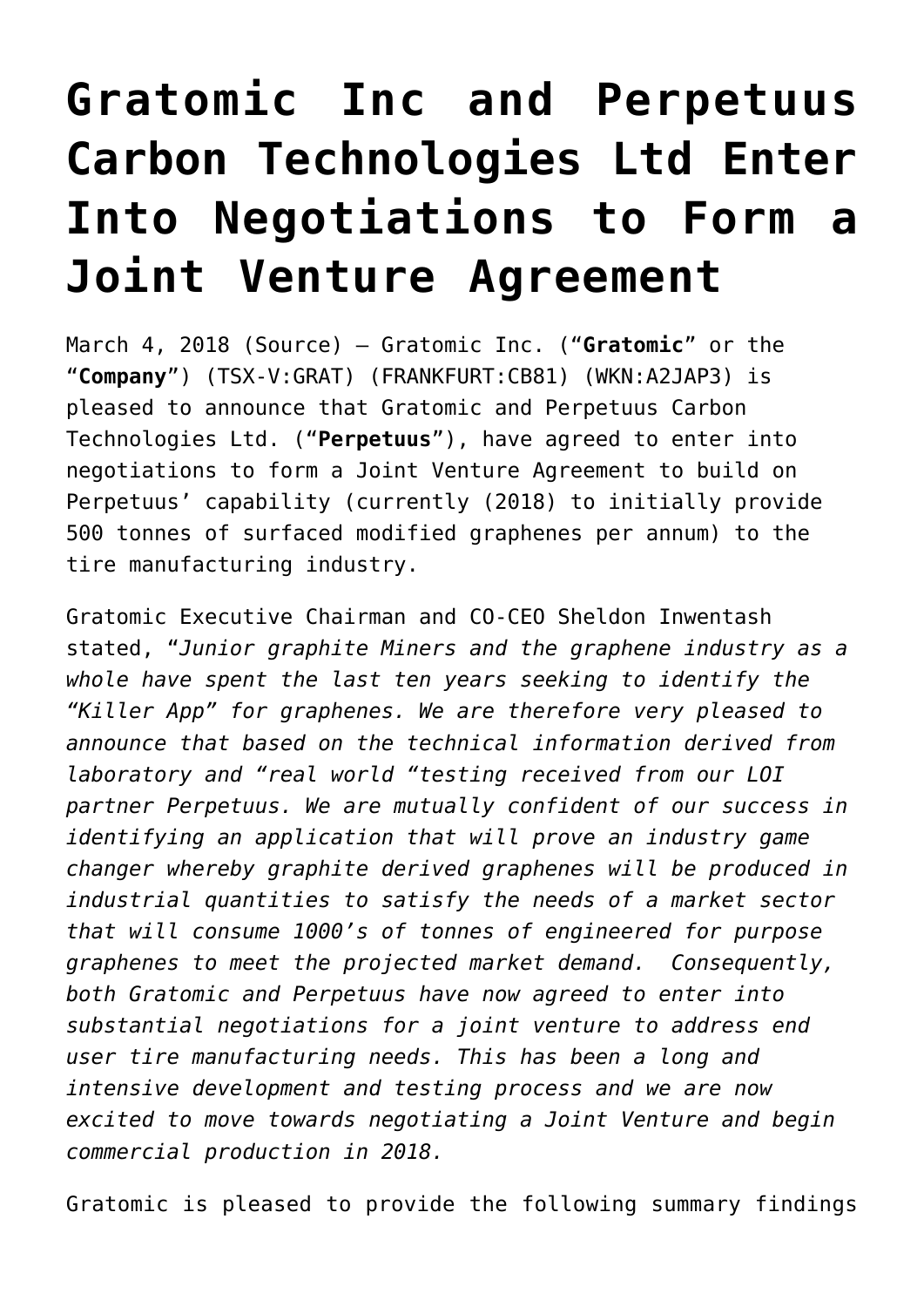facilitated by Perpetuus in the context of the "*Production of Graphene Nano Platelets ("GNP's") (sometimes referred to as multilayer graphene's or graphene flakes) from Mined Bulk Graphite provided by Gratomic Inc*.

### **Background**

Gratomic engaged Perpetuus Carbon Ltd in a development programme for the purpose of:

- 1. Completing a study that would determine the optimum method to produce GNP's from mined graphite provided by Gratomic Inc.
- 2. Employing the GNP's derived from the graphite as a material enhancing component for mass-market commercial exploitation.

Gratomic executed a Letter of intent ('LOI') with Perpetuus Carbon Technologies Ltd in August 2017. The specific purpose of the LOI was to produce viable GNP enhanced tires, establishing that Aukam Graphite derived GNP's were suitable for the tire industry and can be produced by liberating surface modified flakes of nano-graphite, via the PCT patented plasma processing technology.

Graphene is a two-dimensional carbon allotrope, arranged in a hexagonal crystal lattice structure currently produced in "islands" of graphenes with the lateral dimensions typically measured in millimeters. When properly dispersed a thickness of one or two or three atoms can be achieved.

The majority of GNP's employed to develop mass-market applications is produced in universities and institutional labs, a few grams at a time, often at a cost greater than purchasing platinum.

Graphene is currently manufactured by two methods

1. **"Top down" where the Graphene lattice is liberated from**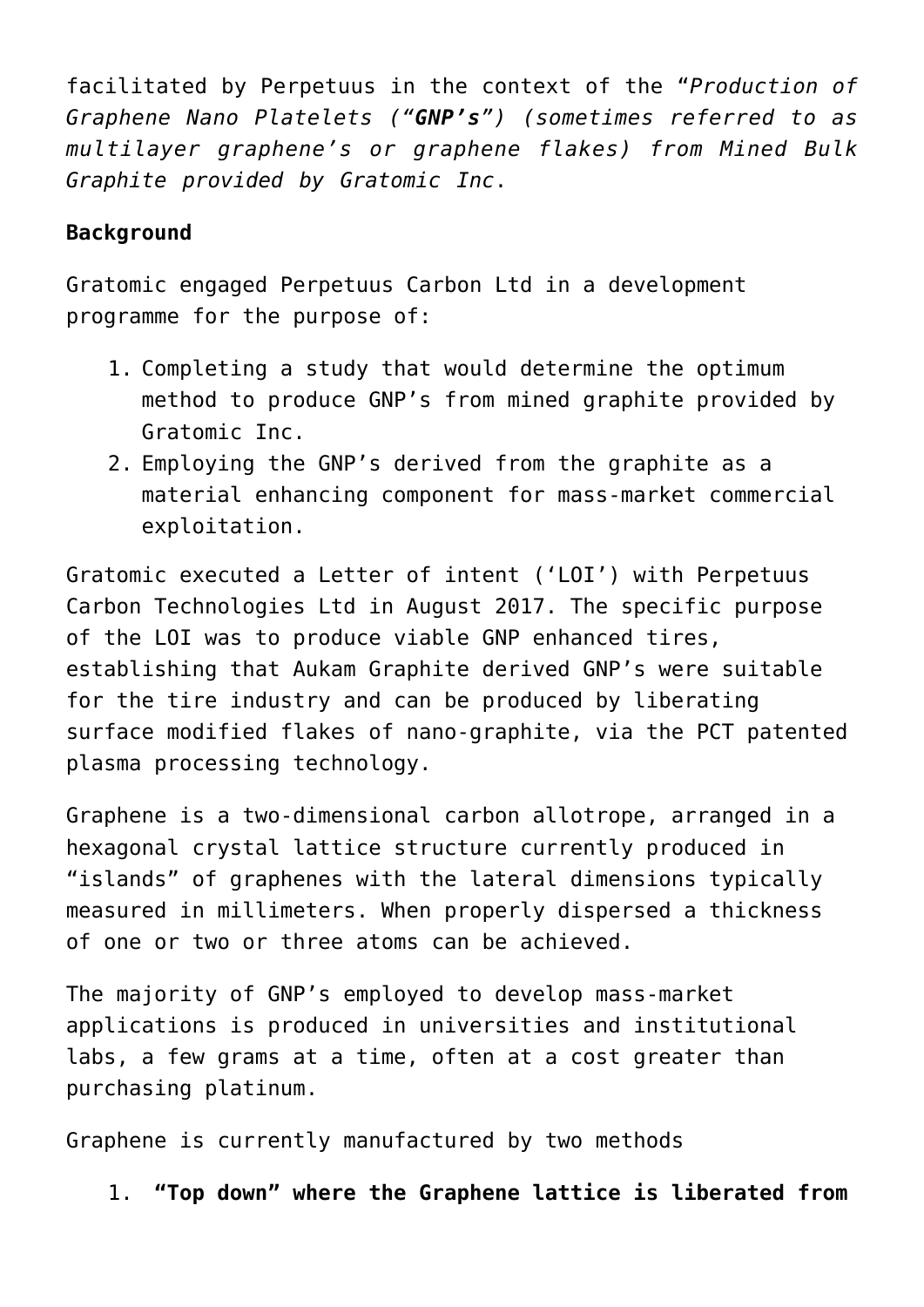# **INVESTORINTEL** When is graphene graphite? 1 Laver 2 to 10 Layers More than 10 Layers

**True Graphene Multilayer Graphene** 

True graphene is a single layer material

Multiple layer graphene can be up to 10 layers, beyond this it is graphite "Top down" where the Graphene lattice is liberated from its host, graphite

Graphite

1. "**Bottom up" where the Graphene lattice is grown atom by atom.**



"Bottom up" where the Graphene lattice is grown atom by atom.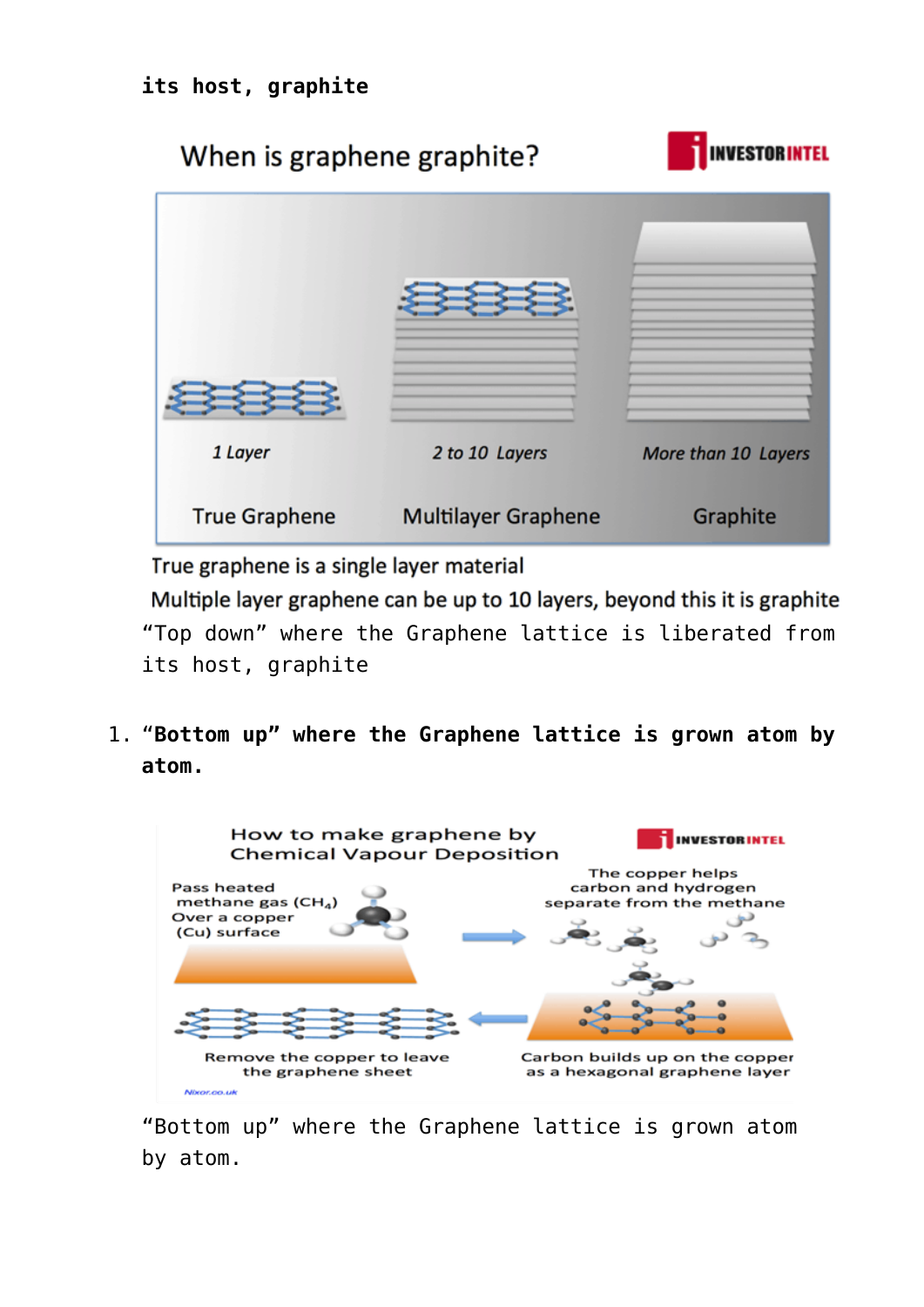To identify a solution in the respect of industrial scale production of graphite derived functionalised GNP's for massmarket consumption from its Aukam graphite mine feedstock. Gratomic have undertaken a discovery programme in collaboration with Perpetuus Carbon Technologies (Perpetuus) to identify the best method available to meet the needs of the mass market.

Perpetuus are the beneficial owners of a patented technology and probably the only company globally that can deliver by an environmentally friendly method of graphite to graphenes suitably nano engineered for the mass market.

Perpetuus are also currently equipped to produce 100's of tonnes per annum with the ability to scale up to the 1000's of tonnes per annum that will be demanded by the tire manufacturing industry.

Currently there are potentially scalable and low-cost methods available to mass-produce "top down" graphite to graphene flakes for applications such as nano reinforcements for composites; polymer based conductive inks, energy storage and coatings. However, it is crucial that graphenes produced on an industrial scale must outperform, existing options such as carbon black and activated carbon. Also, to motivate industries to adopt the new materials use in the targeted applications it must also be cost effective.

Perpetuus have established that its patented plasma-based technology can cost effectively transform the friable crystalline Aukam graphite. Because of its friability the Aukam graphite more easily processes in to high quality GNP's that can be produced on an industrial scale. It has also been established that the outputs when suitably surface modified and suitably formulated within a tire elastomeric matrix will deliver significant benefits to its initial target market.

The current status of the Gratomic and PCT collaborative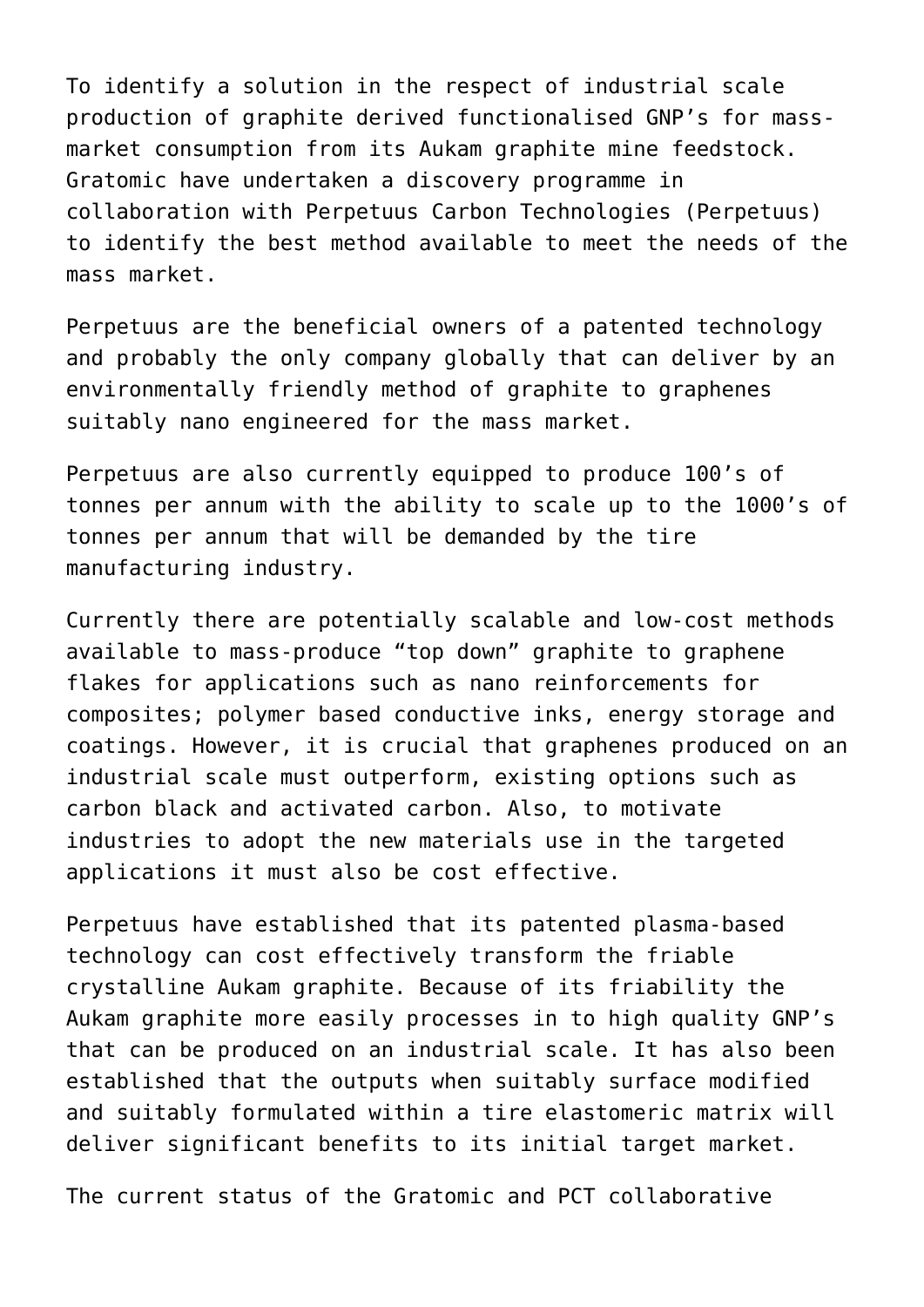venture is:

- The GNP's produced were surface modified specifically to be included within hybrid elastomeric tire formulations.
- The graphite to GNP enhanced hybrid formulations were employed in bicycle and passenger vehicle treads.
- When tested in the respect of laboratory static and dynamic testing the graphene enhanced compound results indicated that the treads were superior to current tread formulations.
- When the treads were road tested the results concluded that when compared to a globally recognised high performance tire the graphene enhanced tread would deliver an approx. lifetime increase of 5000 kilometers.

**Overview**: – Gratomic Graphite Derived GNP Enhanced Tire Components

A tire is a complex composite device. There are many ways in which it is possible to improve a single aspect of its performance such as improving rolling resistance by changing the dimensions of the tire. However, "give and take" variations in compound formulations are inevitably detrimental to other performance parameters. In this sense the advancement of tire science and technology involves a constant compromise between compatible yet mutually exclusive performance demands.

As a whole, a typical tire is a composite of several parts: primarily sidewalls, inner liner and the tire tread – which itself is a rubber component comprising a steel chord and textile reinforced rubber network. If one considers that the tire tread is the only part of the vehicle's contact with the road, it becomes obviously evident that all sources of energy dissipation are facilitated by the tread material which is the prime influence on total performance such as handling fuel efficiency and braking efficiency. Adding Gratomic derived GNP's changes the shape of the rheology curve, which influences the cure chemistry and results in changes to the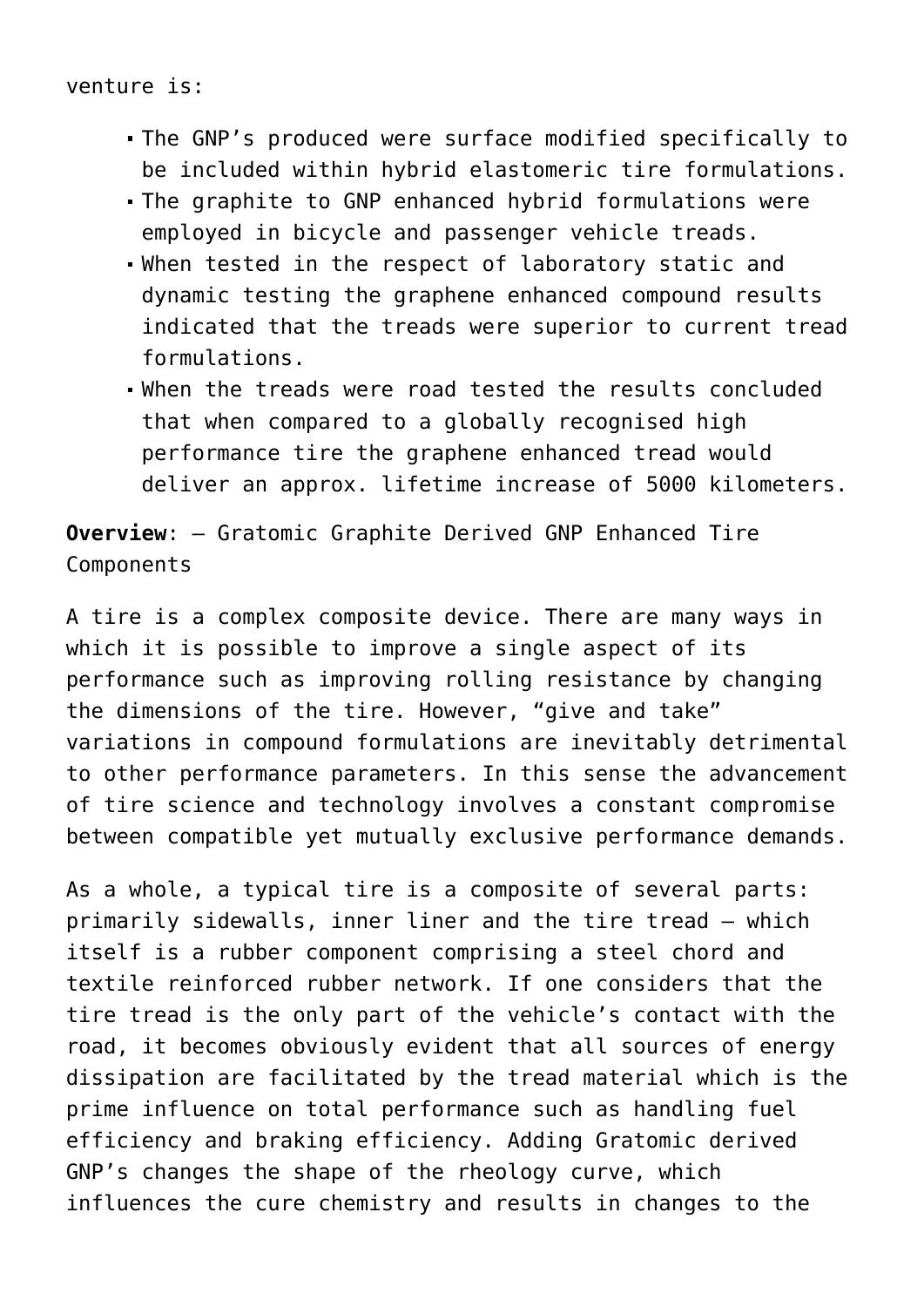rubber compound.

#### **Proven studies establish:**

- The use of GNP's in inner liner compounds will reduce air permeability.
- Perpetuus are working with cycle and passenger tire manufacturers using thin layers of graphene for the same purpose.
- The same characteristics have established that varied graphene formulations can be extended to passenger and light truck tire manufacturing.
- GNP's equals a lighter tire.
- GNP's equals lower rolling resistance, high impact and tensile properties
- GNP's therefore offers the potential for improved economy and superior performance

Gratomic wish to consider the practicalities of GNP production in order to exploit bulk applications where large scale and low-cost production is critical.

There are numerous ways to produce graphene from graphite.

### **Commercial industrial scale mass production Options.**

Scalable methods of industrial graphene production currently being practiced and further explored are graphite oxide, liquid-phase exfoliation and electrochemical methodologies. The following provides a perspective on these routes in the context of industrial scale production. The main concerns regarding current methods is

- 1. Quality or crystalinity of the graphene sheet produced
- 2. Scalability (1000's of tonnes per annum)
- 3. Managing post production toxic waste
- 4. Controlled nano engineering of the graphene outputs to enable comprehensive exploitation of the graphene applications.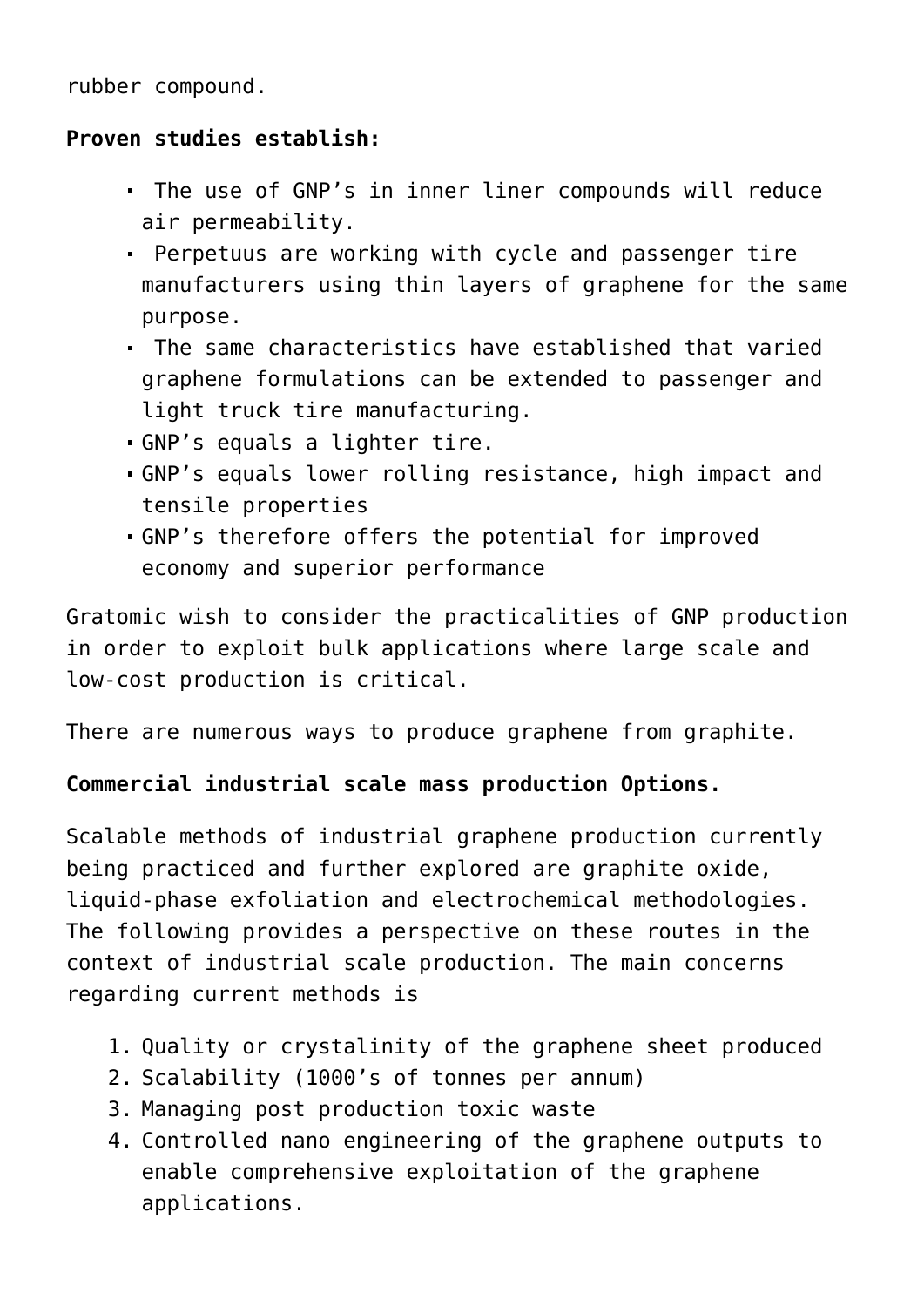The most popular and widely exploited current method being explored by the majority of aspirational industrial scale producers to provide commercial quantities of graphene "top down" graphene is based on a scale up of early laboratory methods. The chosen system being Redox, (via the Hummers method or modified Hummers method). Generating graphite oxide (GO) through the chemical reaction of natural mined graphite. This method is the primary method

GO is produced from mined refined graphite where the precious graphene layers are stacked and bonded together within the graphite. To exploit graphene commercially via the Hummers method the graphene must be liberated from the purified graphite ore.

The vast majority of graphene producers attack the graphite ore with strong oxidising agents that penetrate oxygen in between the layers of graphene (intercalation). There are three phases to the process:

- The initial phase is to convert graphite to a sulphuric acid graphite intercalation compound.
- The secondary phase is conversion of the graphite intercalation compound. In to an oxidized form of graphite known as graphite oxide
- The third phase is converting graphite oxide into graphene oxide by adding reducing agents, this partially reduces the oxygen-containing groups on the surface forming a graphene that still when analysed reveals less oxygen content.

Originally the Hummers method employed a combination of sodium nitrate, potassium permanganate and sulphuric acid. There are variations and modifications of the original Hummers method such as excluding the use of sodium nitrate, to reduce or prevent the production of toxic nitrous gas and other toxic byproducts that are typical of wet chemistry methods to produce graphene flakes. Another variation is to use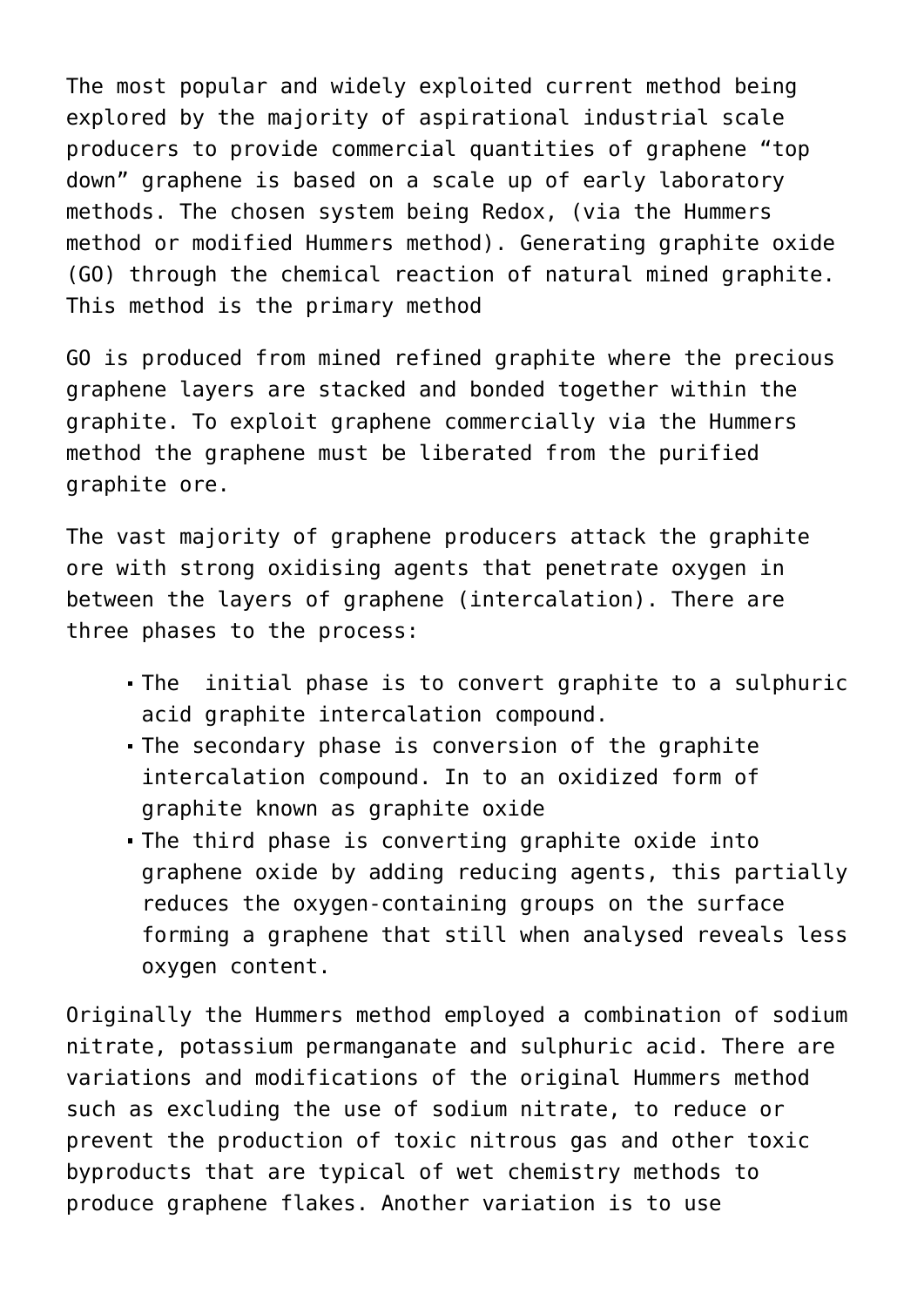phosphoric acid to increase the productivity of GO with elevated oxidation levels.

The primary focus in this area however has been to achieve an environmentally friendly safer scalable method whereas expanded graphite rather than graphite ore is employed as the primary feed stock unfortunately when potassium permanganate reacts with sulphuric acid the oxidizing species generates a dimanganese heptoxide. Most troubling is dimanganese heptoxide will explode at temperatures around 500C when it interacts with organic compounds. The control of heat generated in such a high-risk reaction on a large industrial scale process provides significant challenges.

Other issues that relate to Hummers and modified Hummers methods include

- Batch-to-batch reproducibility
- Hole defects in the graphene sheets during oxidation which prejudice conductivity
- The washing steps to clean the material after synthesis can detrimentally effect graphene properties and provide a troublesome post production waste
- The carboxylic acid groups created on the graphene edges are particularly challenging to reduce.
- Mildly oxidized large GO flakes are producible but at significantly reduced productivity level and the effective dispersibility in water is significantly reduced.

In an industrial scale operation, the product of this process is most likely to be multi-layer graphene or nano graphite, rather than graphene. Consequently, it is often the case that consistency of the quality cannot be guaranteed. In fact, the vast majority of "graphene" in the market is actually graphene oxide. This method finds challenges in precision, unpredictable quality, performance and high production cost. The process is also slow but can be accelerated by introducing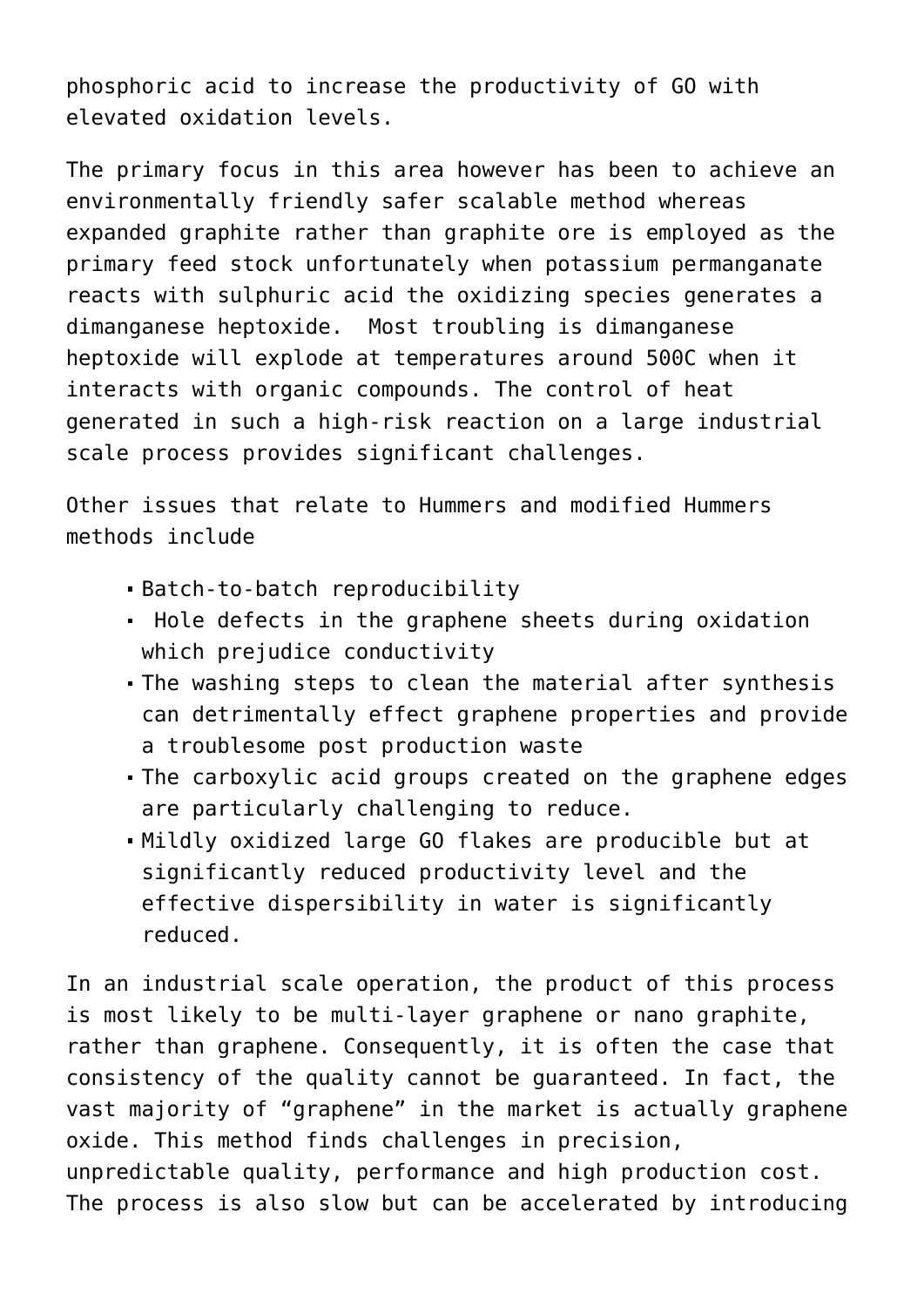elevated temperatures by many means including atmospheric plasma microwaves. The outputs without further refinement will have limited commercial applications.

An electrochemical option offers another popular alternative process.

Two graphite electrodes are immersed in an electrolyte. By applying a potential between the electrodes, the cathode graphite component is eroded away, and the electrolyte is loaded with layers of nano graphite's. The suspension of graphite particles is dried and then heated at an elevated temperature or it can be thermally shocked with atmospheric plasma microwaves providing graphene nano platelets.

Carbon and graphite electrodes are conventionally employed in electrochemistry. The availability of large-scale industrial electrolyzers as a platform for scaling up electrochemical reactions is currently un proven. Recently an Australian junior graphite mining company have explored this route to produce graphene materials. The electrochemical route exploits intercalation of ions and electrochemical initiated reactions with the electrolyte for the exfoliation mechanism. Contingent on the method and variations on electrochemistry the process could be applied to facilitate functionalisation and exfoliation of graphite electrodes controlled by applied voltage and the chosen electrolyte typically, sulphuric acid, ionic liquids, lithium perchlorate in propylene carbonate, aqueous inorganic salt solutions. Diverse types of graphenes could be produced. Academic and institutional research has demonstrated that applying non-oxidative cathodic bias to the graphite electrode followed by in situ electrochemical functionalization, electrochemically functionalized graphene has been obtained that could be transformed providing pristine graphene.

The major limitation on the electrochemical route for mass production is the method employed by junior graphite miners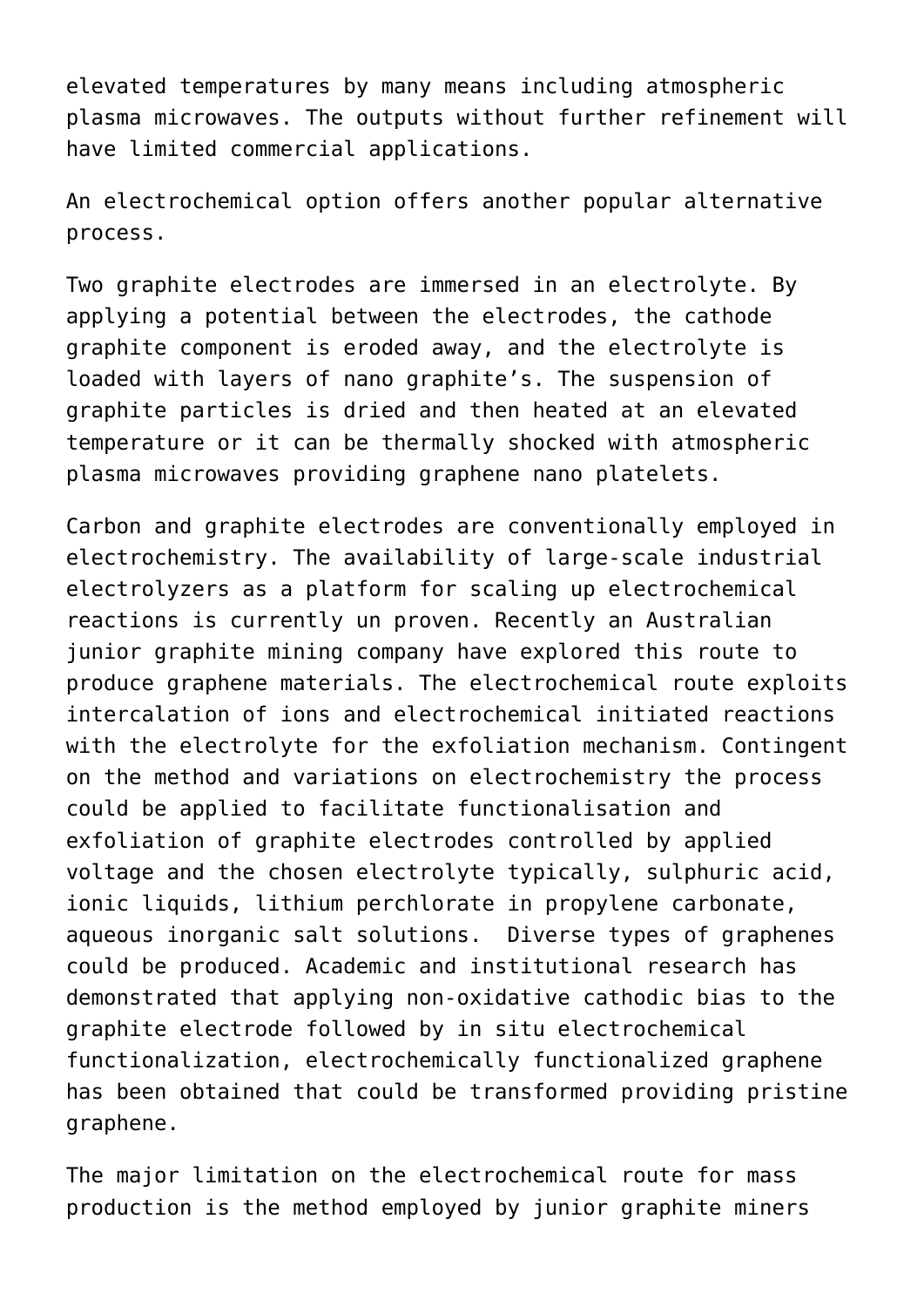involves the use of "lumps" of mined graphite ore suspended in an electrolyte. For the process to be viable an unbroken voltage bias to the graphite flakes is required. The methods employed on the lab bench that have indicated some promise employed a single, continuous graphite electrode in the form of a graphite rod, foil or highly oriented pyrolytic graphite blocks.

It is problematic to note that although such work is relevant to the use of graphenes for commercial applications the work to date has not delivered stand out examples of project deliverables that are currently being exploited on a commercial scale. It is also problematic that some if not most of the graphene employed in the experiments employ top down production methods that if commercialised will offer serious concerns in the respect that if they ever could be produced in industrial quantities the production methods would yield unmanageable quantities of postproduction toxic residues.

Graphene Oxide production being a typical example. Graphene Oxide (GO), Monolayer & bi-layer graphene produced via environmentally friendly cost-effective methods on an industrial scale is currently science fiction. The same applies to the electrochemical option. There are no producers that can produce tonnes let alone the 100s or 1000s of tonnes of a consistent quality product currently meeting these elevated expectations.

Because few if any producers of graphene who boast an industrial scale capacity have been challenged to manipulate package and transport graphenes in bulk quantities to a market that could consume 10,000s of tonnes. The manipulation and handling of Graphene has not been carefully considered due to its weightless nature. Single layer graphenes are invisible to the naked eye and will disappear into the atmosphere due to miniscule convection and air movements these factors also currently restrain the manufacturing of graphene on an industrial scale.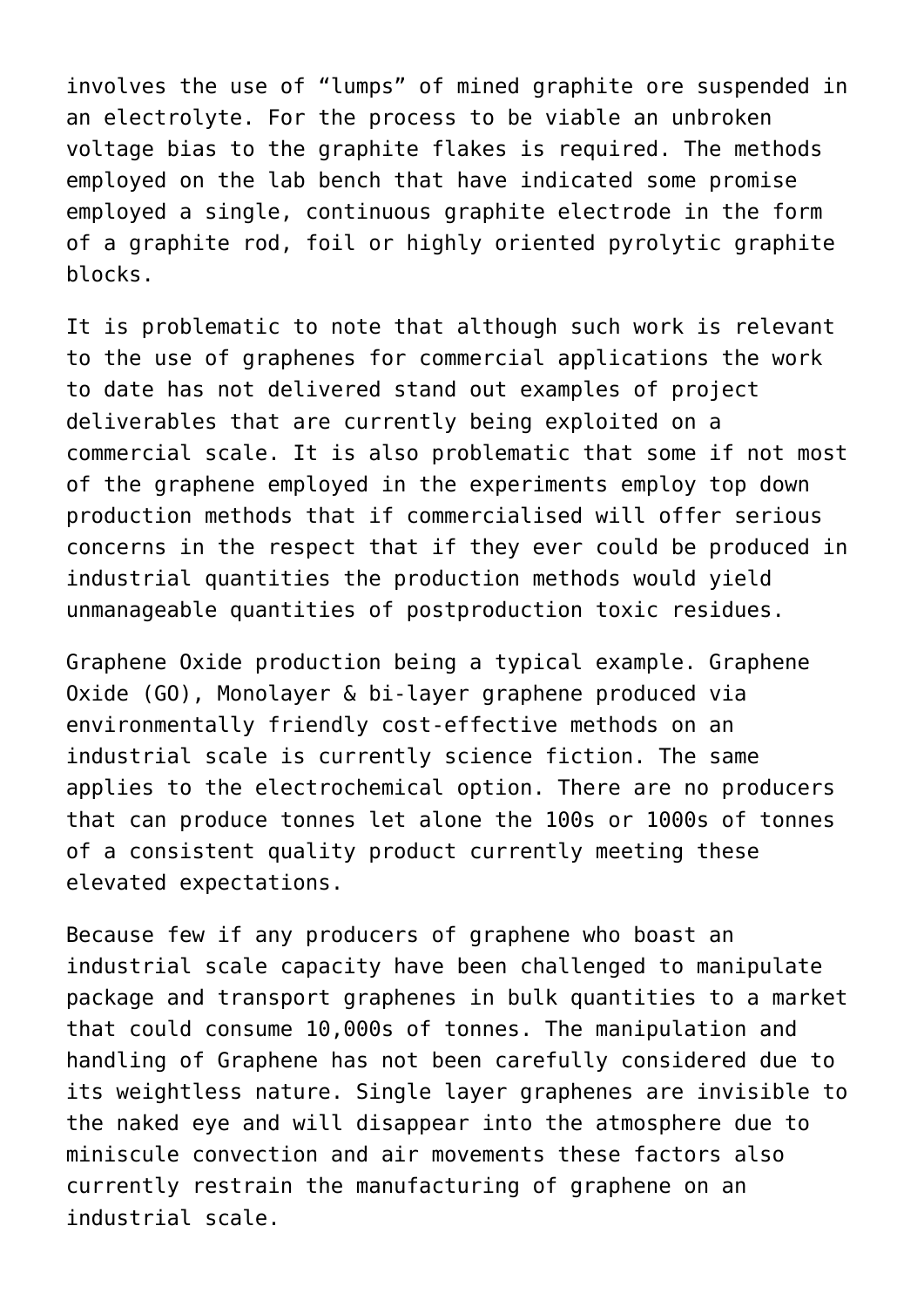**Hence, there is a need to seek a fundamental change in the oxidative exfoliation mechanism and the "Holy Grail", in the graphite oxide route is to develop a novel controlled oxidation mechanism in which the specificity and density of the oxygen- containing functional groups could be well controlled.**

Regulatory compliance in the respect of life cycle analysis and environmental impact studies are all but almost completely ignored. Due to graphenes varied range of properties, product Innovations as well as new application discoveries are being explored by major manufacturers on a laboratory R&D scale in respect of energy, aerospace, biomedical & life sciences, electronics, defense and others such as sensors, catalyst, coating, filtration and adhesive electronic. However, lack of mass production, high prices and other key factors are restraining the growth of the global graphene market.

Friable Graphenes are graphenes with the bonds broken.



Friable Graphenes are graphenes with the bonds broken.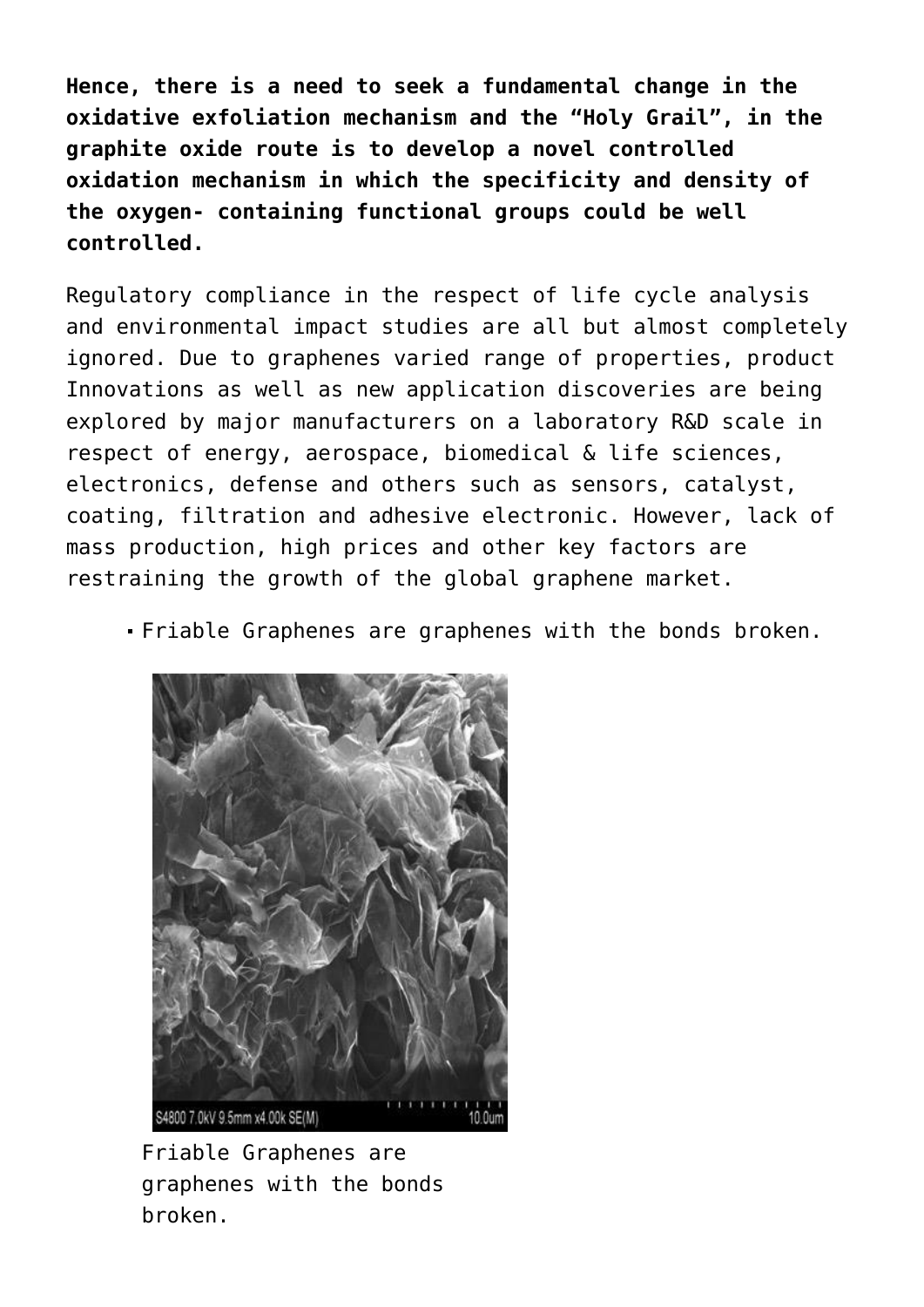Private sector investments are abundant in junior graphite miners and other optimistic hyped graphene players that are funded also by public funds and shareholder funds with few if any demonstrating the ability to capture and support a massmarket application.

#### **In Summary**

Gratomic Inc. and Perpetuus Carbon Technologies Ltd have agreed to enter into negotiations to form a Joint Venture Agreement to build on Perpetuus's capability (currently (2018) to provide 500 tonnes of surfaced modified graphenes per annum) to the tire manufacturing industry. Once the market has been established, Perpetuus have the capability to elevate capacity to 1000's of tonnes per annum of graphite derived surface modified GNP's. Perpetuus have reasonable expectations that the first commercially available tires will be launched into the market in 2018.

Ian Walters Director Perpetuus Advanced Materials

*Note: This report is prepared solely for the directors of Gratomic Inc. Whilst, Perpetuus accept it will be viewed by third parties, those parties, cannot rely on information contained, whatsoever, in making investment decisions in Gratomic*

#### **About Gratomic Inc.**

Gratomic Inc. is an advanced materials company focused on a vertically integrated "mine to market" commercialization of graphite products. Most notably the Gratomic focus is founded on high value graphene-based application components for a range of mass market products.